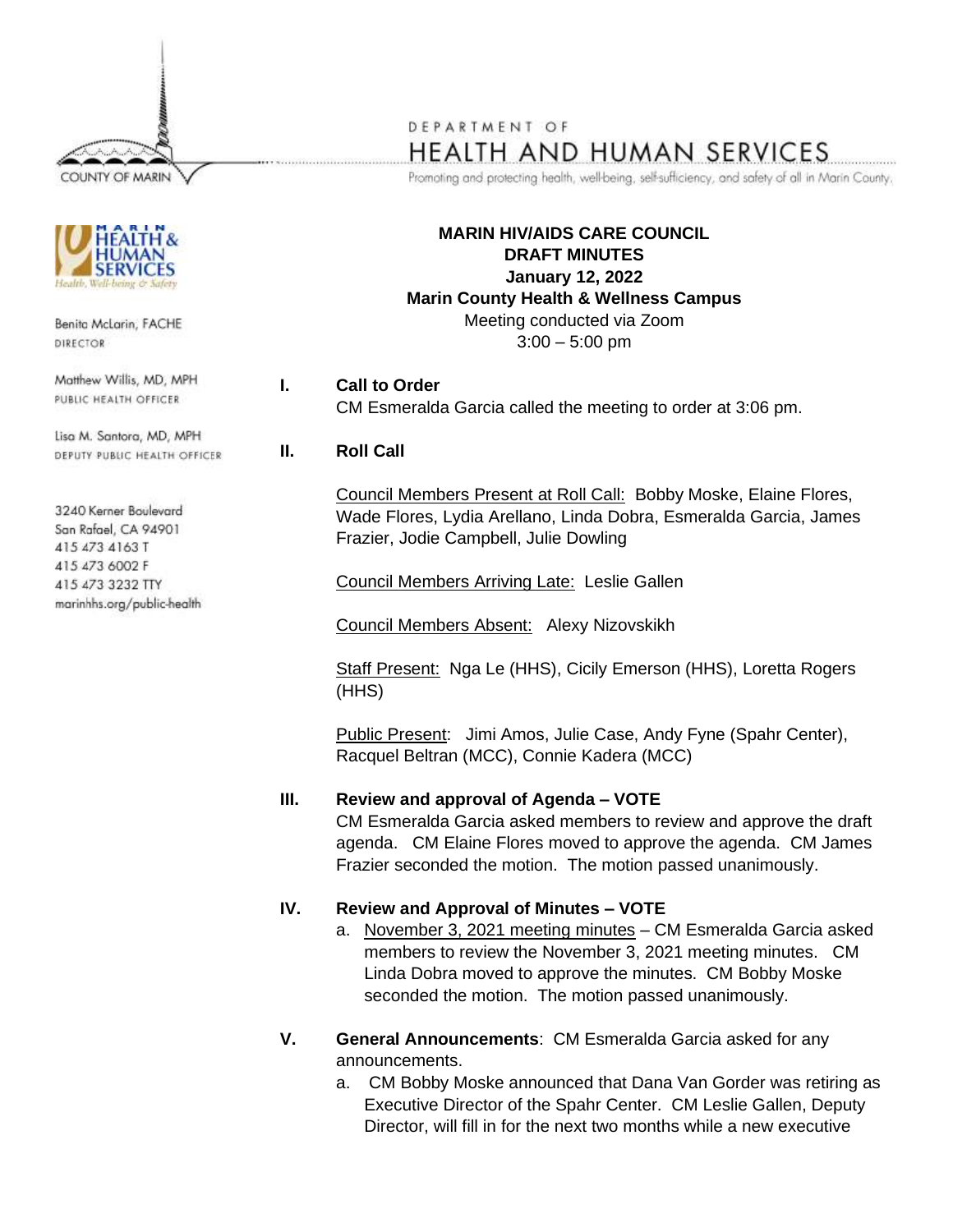PG. 2 OF 7 director is recruited. Otherwise, everything is operating the same and Dana Van Gorder will still be working for the Spahr Center as an independent contractor. He is retired but not gone.

- b. CM Wade Flores announced that home COVID tests are available at the Spahr Center.
- c. CM Jodie Campbell announced that Jonathan Barron is the new campus clinic manager at MCC Campus Clinic. Also, MCC does have test kits which they are distributing to patients, two per patient, provided at appointments.
- **VI. Public Comment:** None.
- **VII. Co-Chair Report:** CM Wade Flores acknowledged the work of all Council members and thanked them. He hoped that 2022 will be better than 2021. He urged all members to focus on what is needed by the community. CM Esmeralda Garcia stated that it was good to see members in person at the Community Forum. There were very good speakers at the Forum. She appreciated being able to have the Forum at the Wellness Center and thanked all members who were involved in organizing the event.
- **VIII. Prevention Program Report:** CM Linda Dobra reported the following:
	- **a.** MCC dental staff completed staff training around sensitivity.
	- **b.** More MCC staff are interested in HIV testing so they are getting enrolled in training, particularly training in motivational interviewing and HIV prevention.
	- **c.** She has learned that statewide there is a shortage of HIV / STD testing supplies due to supply chain issues. However, this county is well supplied for now.
	- **d.** The meeting with the Jail health management was postponed due to circumstances at the Jail. The meeting will now be held at the beginning of February and after that she will be able to report on Hepatitis C testing and the status of prevention measures in general at the Jail. It does not appear that HIV testing has occurred in the Jail in the last month as staff has been occupied with other matters.
	- **e.** There is some federal money coming for the STD program and staff is considering how best to use the money. They are considering hiring another disease investigation specialist. However, everything is still in the early planning stages.
- **IX. Division of Public Health Report**: Cicily Emerson reported the following
	- **a.** The county is in the midst of the Omicron surge. Testing and vaccination continue to be encouraged, particularly for the immunocompromised who should receive their booster shot after five months. This now includes the Moderna vaccine.
	- **b.** Nga Le reported that the RWPA grant ends at the end of February and RWPB ends at the end of March. The county will be on RWPA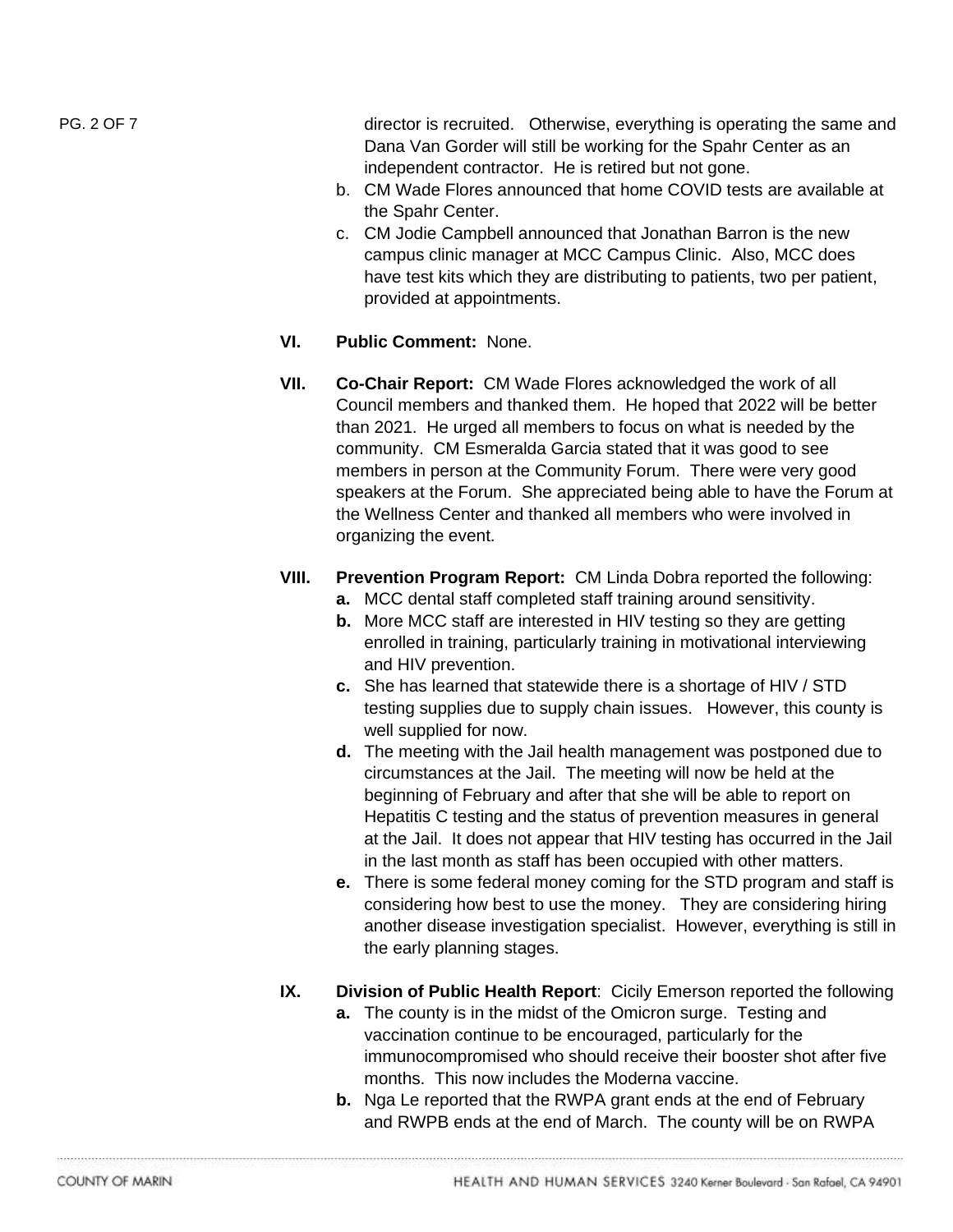PG. 3 OF 7 EXTERCTA REPORT THE RESIDENT UP OF THE SAME COMES TO REFORE THE NEW SET OF THE MEDIA BE MONITORED T meetings with MCC and the Spahr Center regarding how they have dispensed the funds in FY 2020-2021. A lot of reports are due for the various programs.

- **c.** In early March Nga Le will be sending out the Client Satisfaction Survey.
- **d.** CM Wade Flores asked if a fourth shot is now needed. CM Linda Dobra stated that the third shot was not a booster, so a fourth shot is needed as a booster. People are urged to contact their provider and follow their recommendation as to where to get the fourth shot. The third shot for immunocompromised individuals was offered through a special clinic, but the booster shot (fourth shot) can be obtained at the various vaccination clinics. The shots are free. Cicily Emerson recommended the clinic at the Northgate Mall or the Saturday clinic at the Kerner Campus. There is a vaccine finder. The pharmacies are still offering them, but she recommends the Northgate Clinic.
- **X. Syringe Access Services:** Andy Fyne (Harm Reduction Director Spahr Center) gave a PowerPoint presentation on the Spahr Center's Syringe Access Services program.
	- **a.** He reviewed the purpose of the Syringe Access program which is ultimately harm reduction. Its goal is to reduce the negative health consequences of illegal drug use by providing clean needles and encouraging safer practices. The long-term goal is abstinence. They also want to reduce the number of new HIV infections, overdose deaths and new Hepatitis C infections.
	- **b.** The program includes education, access to condoms and clean syringes. They encourage routine testing as early detection of HIV is vital. They also make PrEP and PEP more widely available.
	- **c.** The program provides syringes on an as-needed basis and is not an exchange which provides one new needle for a used one. They provide a wide variety of syringes and supplies, safer smoking supplies, naloxone kits and instructions, HIV / HCV rapid testing, connection to social services and safe disposal of used syringes.
	- **d.** He reviewed the funding for this program which comes from the California Harm Reduction Institute grant. It pays for Chris Brown's salary. In addition to supplies, the program offers safer use support groups, advisory groups, peer-to-peer internships, outreach to communities of color and MAT navigation.
	- **e.** This program has a good relationship with the various police departments.
	- **f.** They work in collaboration with RxSafe Marin which is a coalition of various stakeholders. RxSafe Marin has been involved with Naloxone distribution, harm reduction outreach and education in the county at large as well as in treatment facilities and the Jail. RxSafe Marin also provides some funds from CDPH.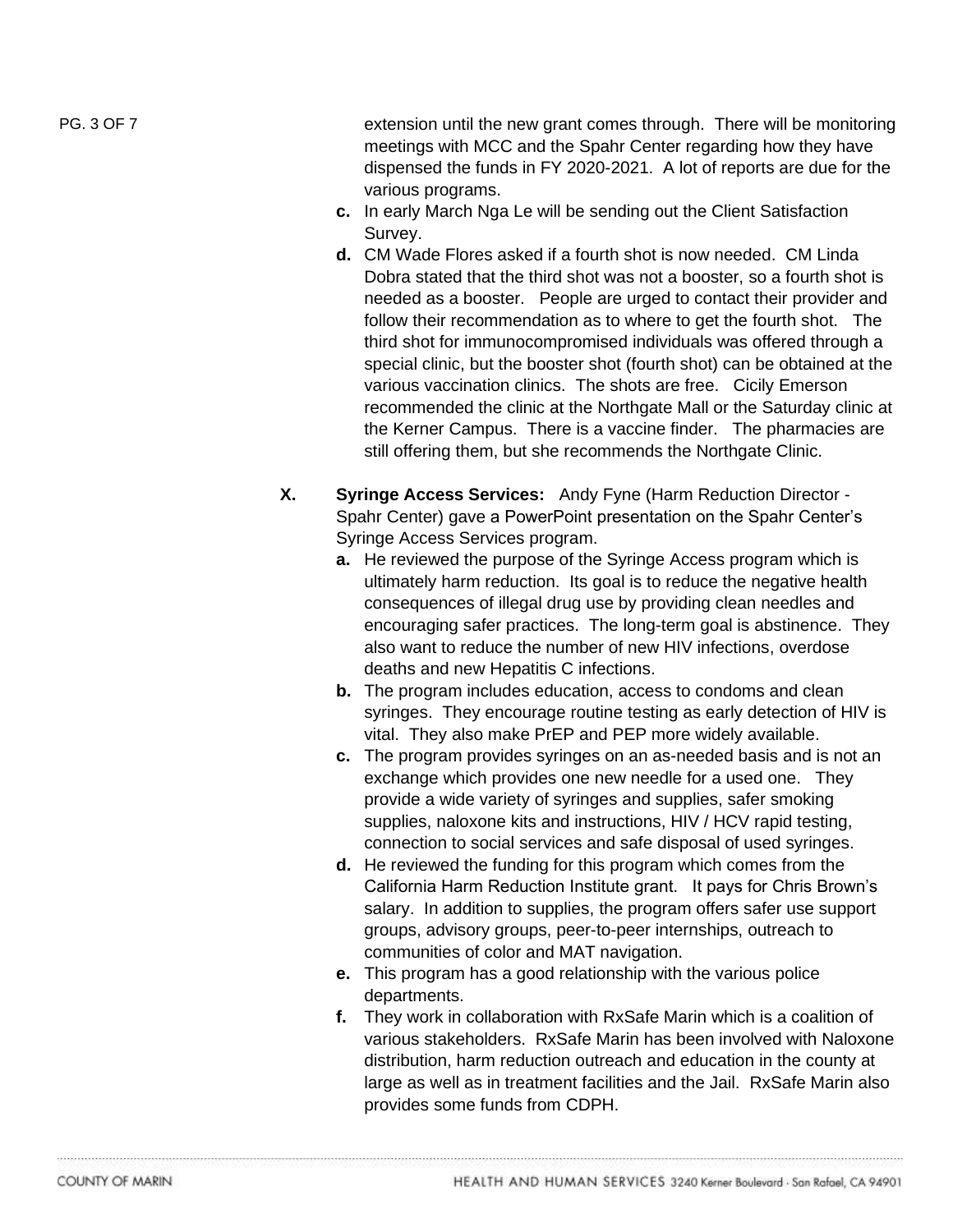- PG. 4 OF 7 **g.** He reviewed other sources of supplies and funds, including the California Office of AIDS, the HCV grant and the HIV Prevention grant.
	- **h.** He reviewed the various homeless encampment sites where their services are offered. There is a different site for each workday where the services are offered for about two to four hours at each site for a total of 14 hours per week. All services are offered outside. Deliveries of supplies are also offered. CM Bobby Moske pointed out that new sites have been discovered. Andy Fyne responded that this is why their sites can change. It is a very dynamic situation.
	- **i.** Finally, he reviewed trends, noting that fentanyl overdose deaths have increased in Marin, smoking appears to be replacing injection, and demand for naloxone kits has increased. More housing was available this past year which meant that people were getting out of the elements but also were becoming more isolated.
	- **XI. Support Services Area also known as SSA:** Lynn Murphy, Mental Health Liaison for the San Rafael Police Department (SRPD), reported the following:
		- **a.** Lynn Murphy defined the Support Service Area as an organized campsite underneath the freeway, between Mission and Fifth Avenues in San Rafael, between Irwin and Heatherton, running north to south.
		- **b.** This site was started in July of 2021 in response to three things:
			- **i.** COVID protocols for the state of California stated that no campsite could be moved to prevent the spread of COVID;
			- **ii.** CalTrans is the owner of that property beneath the freeway, running about seven blocks; in that space there were  $60 - 70$ people camping in completely unmanaged state. CalTrans had decided in late spring 2021 that they were not going to allow camping in that area anymore. In response, the City of San Rafael was able to negotiate a compromise with CalTrans, the only one to our knowledge in the state of California. The compromise was that the City of San Rafael would lease all of the parking lots in that area except for one. That one parking lot would be retained by CalTrans. This one parking lot is now the Support Service Area (SSA). The campers in the other seven sites were asked to leave and they were offered a spot in the SSA. In the SSA, the City of San Rafael marked out squares 18' x 15', each of which was numbered and could be assigned to a camper. Each camper was given a tent, a cot and a sleeping bag. Port-a-Potties and hand-washing stations were set up. Electrical charging stations were also set up. There was an extremely low barrier to get assigned a space; there was only a code of conduct designed to keep everyone safe. There is no curfew and no restrictions on drug or alcohol use as long as this was done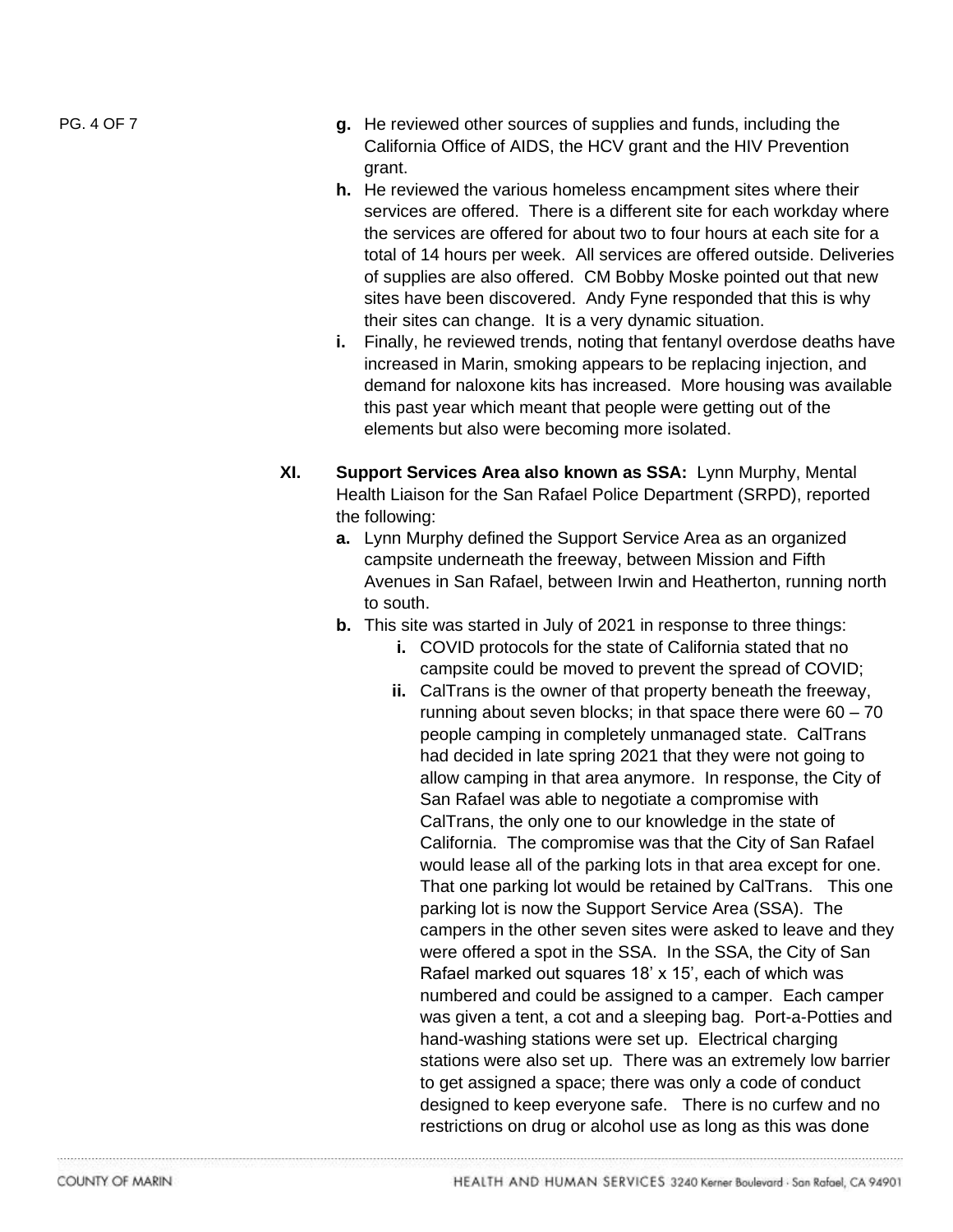PG. 5 OF

inside the tent. Pets were allowed but residents were responsible to clean up after them. The code of conduct required that all residents respect others and keep their belongings within their square. Finally, if a resident decided to leave, they could not give away their tent, cot and sleeping bag. There is 24/7 security, needed mainly to keep those who are not assigned a spot out of the area. The mobile showers come in once a week.

- **c.** Within a few days, about 48 people requested a spot and later more people ask to be allowed a spot. Given the area, the City of San Rafael decided to cap the number of residents in the SSA at 48. The site was created with the intent that it would be temporary.
- **d.** One of the challenges in the past was getting people documented for services and then locating them to complete the paperwork. At the SSA, there is a modular office where people can come to a quiet and confidential space to get paperwork done.
- **e.** While all of this was being set up, the City of San Rafael never knew when CalTrans would pull the plug on this arrangement. The general understanding was that it would last through the holidays. However, in November, CalTrans discovered that other counties had heard about this arrangement which they did not like. So, CalTrans informed the City of San Rafael that the SSA had to be wrapped up. There is a meeting with CalTrans tomorrow to discuss. It is projected that the SSA will be extended to the end of March or to the end of a year.
- **f.** The SSA was set up under a freeway because that's where people were. It is recognized that this situation is far from ideal. The positive outcome is that 11 people have been moved into housing. Four people have housing vouchers, two are looking for an apartment and ten are anticipated to receive vouchers. So, the purpose of the SSA was served. It was to get people documented and connected to services on a regular basis and get them on the path if not complete the path to housing. There are now empty spots in the SSA, but they cannot fill them as CalTrans definitely does not want to see the census at the SSA go up. They only want to see the numbers go down.
- **g.** The City of San Rafael does try to supply the homeless with supplies to protect them from the elements. At this point, there is more demand than supply. The other value of the SSA is that it has given a known location for service providers like the Spahr Center to come out and meet with clients. Salvation Army comes out to bring food and water. The New Beginnings Law Center comes in once a week; they help clear up people's records and clear up any lingering court cases. There was also a medication workshop. A local caterer came in and provided food for free once a week plus provided Thanksgiving dinner .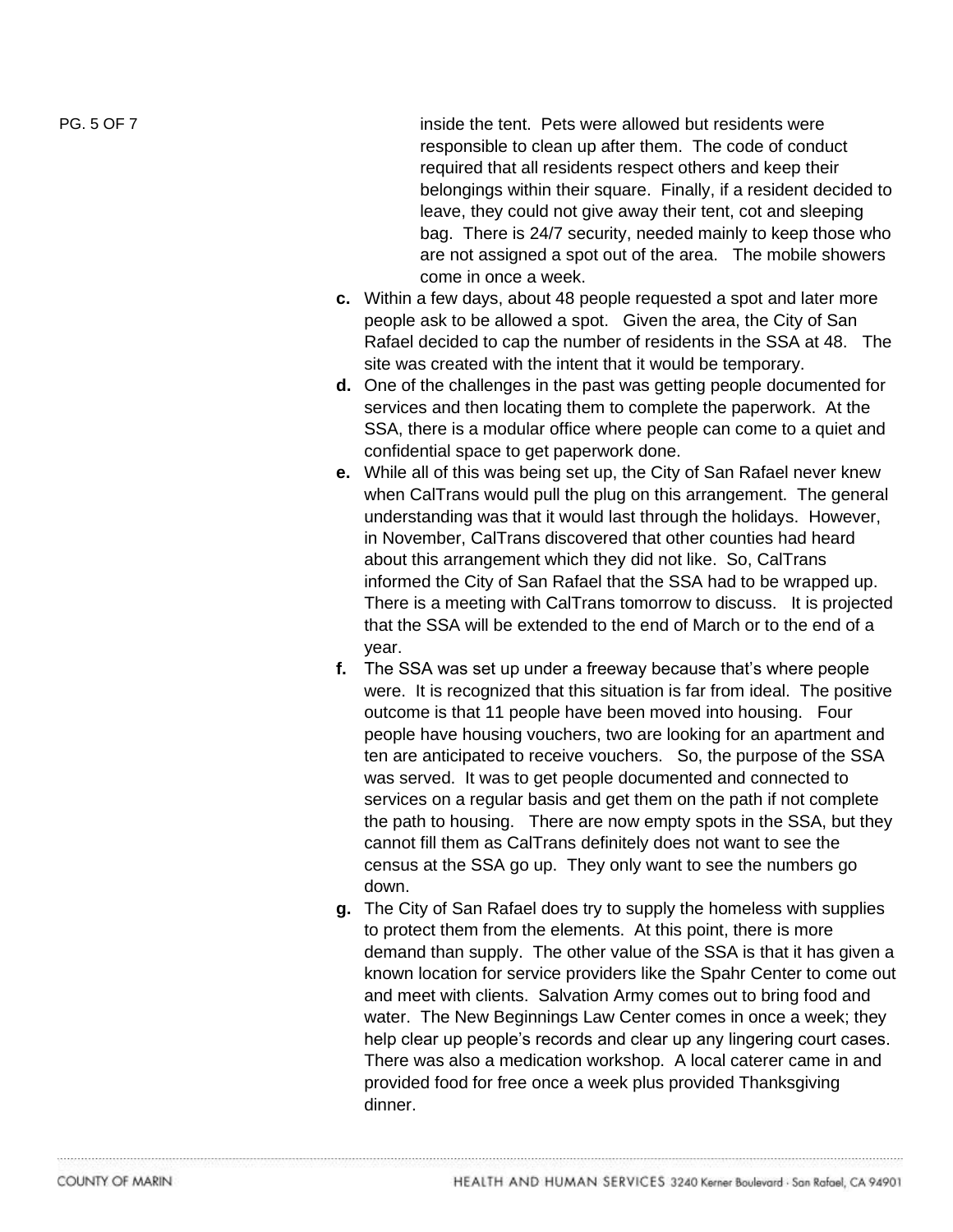- PG. 6 OF 7 **h.** San Rafael Police Department have no problem with the Syringe Access program and other support services. They have on staff a psychologist as well as Lynn Murphy.
	- **i.** CM Bobby Moske asked if the people who chose not to go into the SSA were tracked. What happened to them? Lynn Murphy stated that these people were generally those who did not want to be close to a lot of people; the mainly went up into the hills. CM Bobby Moske stated that there was a lot of rain during November and December and he understood that the homeless were not allowed to put a tarp over their tent. Lynn Murphy stated that this was not true. In fact, the City provided 12' x 12' wooden platforms that were 4" off the ground for the tents. Julie Case said she had an idea about a place for homeless and wanted to know who to discuss it with. Lynn Murphy said Julie can contact her.
	- **XII. Break**  None.
	- **XIII. Oral Health Update:** Racquel Beltran of Marin Community Clinics (MCC) reported the following:
		- **a.** The MCC staff are taking extra infection control precautions in light of the Omicron surge. 98% of MCC staff are fully vaccinated and are in the process of getting their booster shots. This week, MCC has instituted rapid testing of staff every Monday. The results are reported to Human Resources.
		- **b.** Starting yesterday, MCC is giving away in-home COVID tests to patients, as needed.
		- **c.** Today, MCC started testing patients as they come into the clinic even if they are asymptomatic. The patients that are tested are only the ones that are getting procedures as well as those who are symptomatic. Patients are being asked to come in a little early for their appointments in order to allow time for this testing. This is for added safety. MCC gives patients appropriate instructions if they test positive.
		- **d.** Adult dentistry for Ryan White patients is at the  $4<sup>th</sup>$  Street location and has now been expanded into another building. MCC's biggest challenge has been staffing as there is a competitive market for dental assistants and other staff.
		- **e.** Connie Kadera reported that MCC is working on improving their dental referral process. Also, she described a training.
		- **f.** Questions: CM Wade Flores stated that he would like to see more HIV positive people involved in that training. He also reported that the referral system is still troublesome. For example, he received a referral, but it was to a provider in Alameda County, which is problematic for people who have transportation challenges. Racquel reported that she has a meeting set up to provide more transportation support to dental patients for out-of-county dental specialty care. CM Bobby Moske reported that a County administrator called him about a